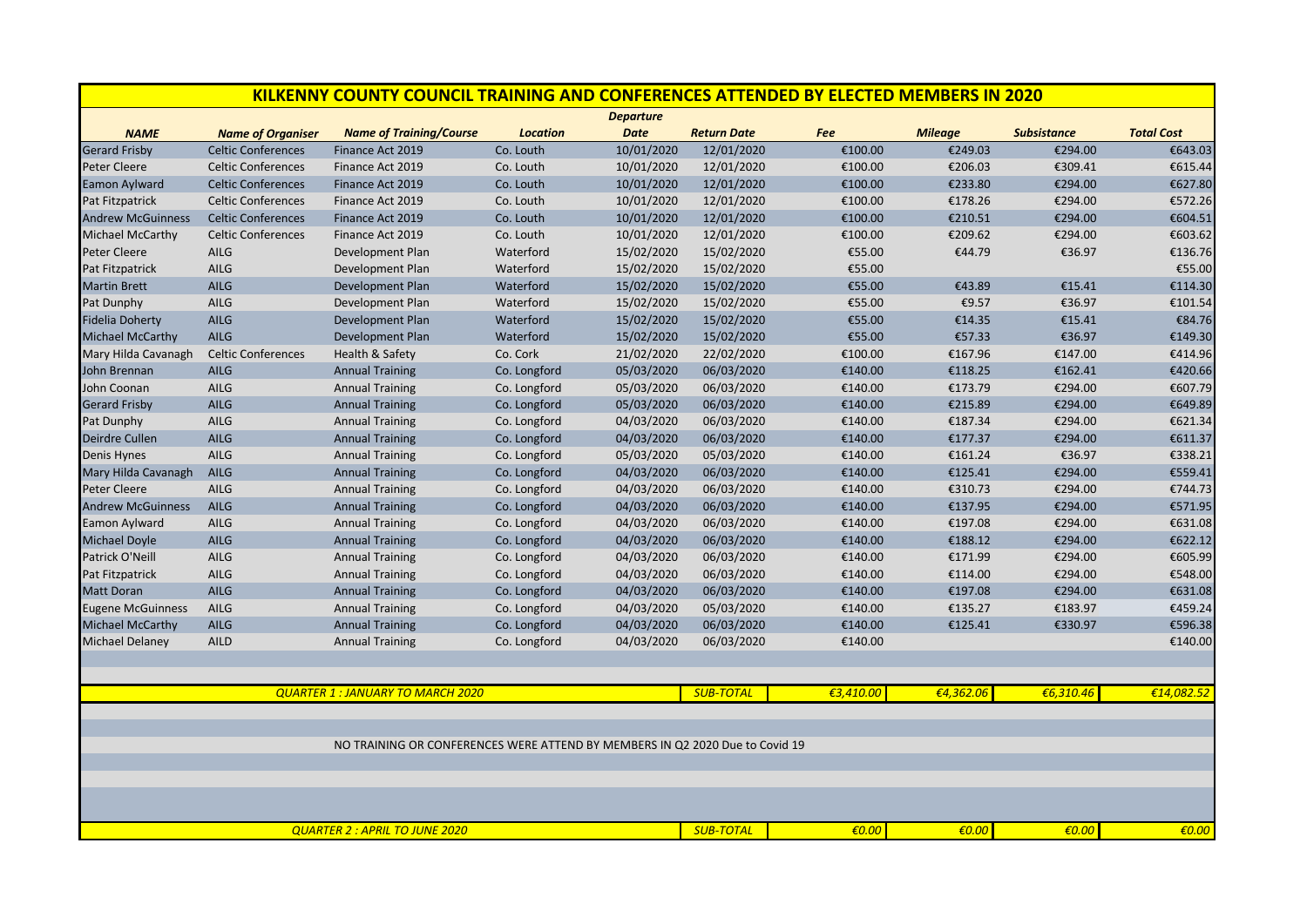| <b>Fedelis Doherty</b>   | <b>AILG</b> | Moorhead Report                                                              | Co. Tipperary | 06/08/2020 | 06/08/2020       | €55.00          | €75.73        | €36.97          | €167.70        |
|--------------------------|-------------|------------------------------------------------------------------------------|---------------|------------|------------------|-----------------|---------------|-----------------|----------------|
| <b>Michael McCarthy</b>  | <b>AILG</b> | <b>Moorhead Report</b>                                                       | Co. Sligo     | 07/08/2020 | 08/08/2020       | €55.00          | €205.14       | €147.00         | €407.14        |
| <b>Ger Frisby</b>        | <b>AILG</b> | <b>Moorhead Report</b>                                                       | Co. Sligo     | 07/08/2020 | 08/08/2020       | €55.00          | €365.64       | €147.00         | €567.64        |
| John Coonan              | <b>AILG</b> | <b>Moorhead Report</b>                                                       | Co. Cork      | 13/08/2020 | 13/08/2020       | €55.00          |               |                 | €55.00         |
| Patrick O'Neill          | AILG        | Moorhead Report                                                              | Co. Cork      | 13/08/2020 | 13/08/2020       | €55.00          | €257.27       | €36.97          | €349.24        |
| Eamon Aylward            | <b>AILG</b> | Moorhead Report                                                              | Co. Cork      | 13/08/2020 | 13/08/2020       | €55.00          | €206.45       | €36.97          | €298.42        |
| Pat Fitzpatrick          | AILG        | <b>Moorhead Report</b>                                                       | Co. Cork      | 12/08/2020 | 13/08/2020       | €55.00          | €225.49       | €147.00         | €427.49        |
| <b>Peter Cleers</b>      | <b>AILG</b> | <b>Moorhead Report</b>                                                       | Co. Cork      | 12/08/2020 | 13/08/2020       | €55.00          | €294.03       | €147.00         | €496.03        |
| John Brennan             | AILG        | <b>Moorhead Report</b>                                                       | Co. Cork      | 12/08/2020 | 13/08/2020       | €55.00          | €142.43       | €147.00         | €344.43        |
| <b>Andrew McGuinness</b> | <b>AILG</b> | Moorhead Report                                                              | Co. Cork      | 12/08/2020 | 13/08/2020       | €55.00          | €138.85       | €183.97         | €377.82        |
| Joe Malone               | AILG        | Moorhead Report                                                              | Co. Cork      | 12/08/2020 | 13/08/2020       | €55.00          | €137.95       | €147.00         | €339.95        |
| Pat Dunphy               | <b>AILG</b> | <b>Moorhead Report</b>                                                       | Co. Cork      | 13/08/2020 | 13/08/2020       | €55.00          | €107.62       | €36.97          | €199.59        |
| <b>Derdre Cullen</b>     | <b>AILG</b> | Moorhead Report                                                              | Co. Cork      | 13/08/2020 | 13/08/2020       | €55.00          |               |                 | €55.00         |
|                          |             |                                                                              |               |            |                  |                 |               |                 |                |
|                          |             | <b>QUARTER 3 : APRIL TO JUNE 2020</b>                                        |               |            | <b>SUB-TOTAL</b> | €715.00         | €2,156.60     | €1,213.85       | €4,085.45      |
|                          |             |                                                                              |               |            |                  |                 |               |                 |                |
|                          |             |                                                                              |               |            |                  |                 |               |                 |                |
|                          |             | NO TRAINING OR CONFERENCES WERE ATTEND BY MEMBERS IN Q2 2020 Due to Covid 19 |               |            |                  |                 |               |                 |                |
|                          |             |                                                                              |               |            |                  |                 |               |                 |                |
|                          |             |                                                                              |               |            |                  |                 |               |                 |                |
|                          |             |                                                                              |               |            |                  |                 |               |                 |                |
|                          |             | <b>QUARTER 4: OCTOBER TO DECEMBER</b>                                        |               |            | <b>TOTAL</b>     | $\epsilon$ 0.00 | €0.00         | $\epsilon$ 0.00 | €0.00          |
|                          |             |                                                                              |               |            |                  |                 |               |                 |                |
| <b>YEAR 2020</b>         |             |                                                                              |               |            | <b>SUMMARY</b>   | €<br>4,125.00   | 6,518.66<br>€ | 7,524.31<br>€   | 18,167.97<br>€ |
|                          |             |                                                                              |               |            |                  |                 |               |                 |                |
|                          |             |                                                                              |               |            |                  |                 |               |                 |                |